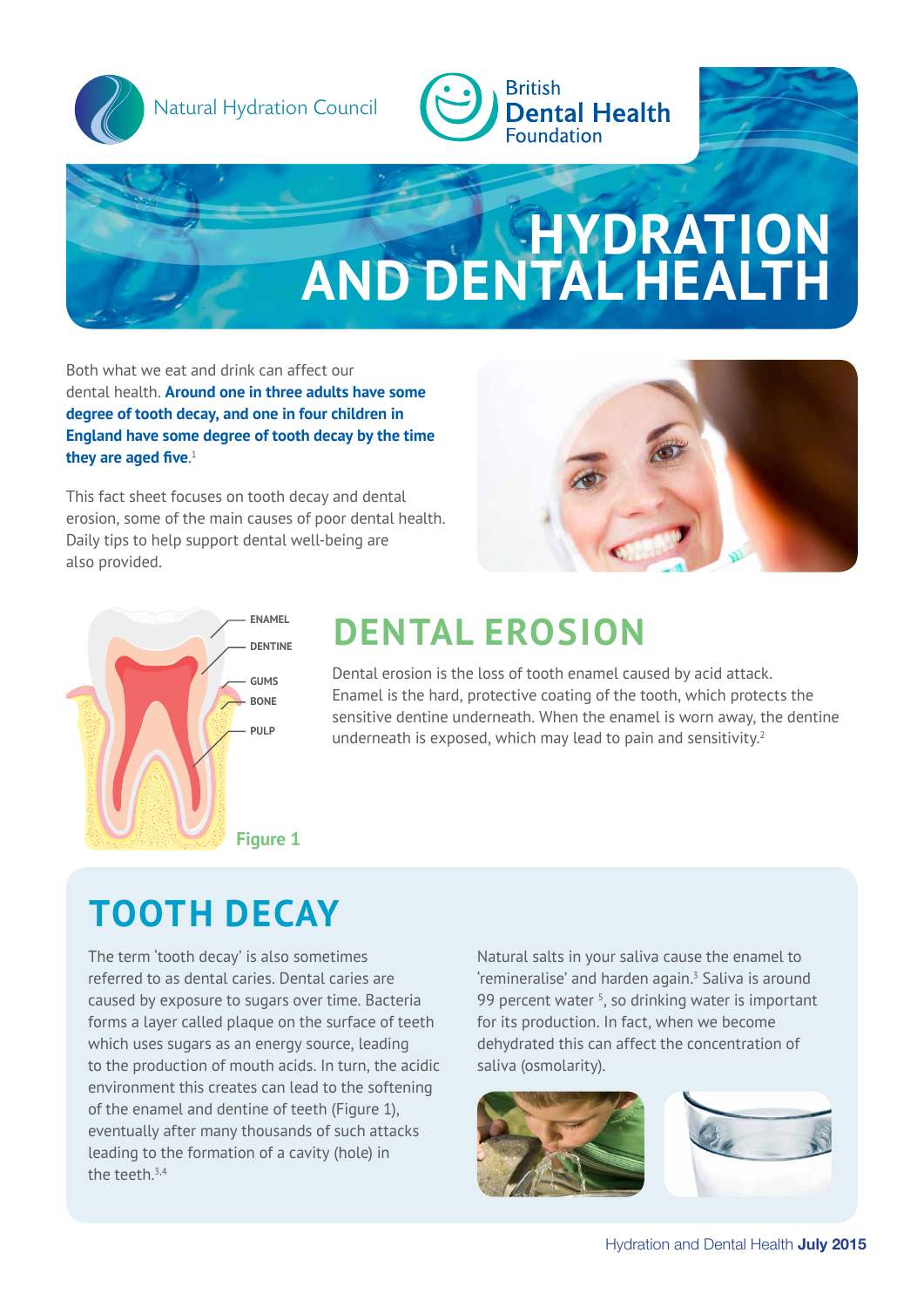# **DENTAL HEALTH IN THE UK**

While data from the latest Child Dental Health Survey found some improvements in dental health between 2003 and 2013, several concerns were also highlighted, including that nearly half (46 percent) of 15 year olds and a third (34 percent) of 12 year olds had signs of 'obvious decay' in their permanent teeth.<sup>6</sup>

Survey findings also showed that more than a third (35 percent) of 12 year olds and more than a quarter (28 percent) of 15 year olds were embarrassed to smile or laugh due to the condition of their teeth.<sup>6</sup>

Only ten percent of adults have 'excellent' oral health. This is defined as having 21 or more natural teeth, 18 or more sound and untreated teeth/ roots and no decay or calculus (a form of hardened plaque or bleeding). Certain behaviours such as regular brushing can associated with better dental health.7

Also, as we get older, it may become more difficult to clean our teeth properly, especially for people who have problems with their hands, arms or vision. Certain medications can also make the mouth dry, reducing saliva production which is a risk factor for tooth decay.<sup>8</sup>



## **DENTAL HEALTH IN THE UK FACT:**

Around one-third of five year olds in England have tooth decay, with an average of at least three teeth being affected (Public Health England, 2013).<sup>9</sup>

## **WHAT TO DRINK?**

When looking at our dental health, plain water (tap, still or sparkling) is an excellent drink of choice as it is sugar-free.

Fluoride is a naturally occurring mineral found in water (bottled and tap) that can help to reduce the risk of tooth decay by making tooth enamel more resistant to acid attack. Fluoride is also thought to help reduce plaque bacteria's ability to produce acid. In areas where the natural fluoride content of water is low, fluoride can be added to the water supply through a process known as 'fluoridation'.<sup>10</sup>

Drinks with high sugar or acidic content should be limited as they could increase the chance of dental decay and enamel erosion.

Drinks with lower pH values tend to have higher erosive potential than those with a neutral or alkaline pH.



# **IN CONCLUSION...**

Our smiles are the window to our wider state of health and wellbeing. The drinks we choose can impact our dental health.

Children, in particular, should be encouraged to drink water to help embed healthy hydration habits from an early age, as well as older people who have a tendency to have reduced saliva production.